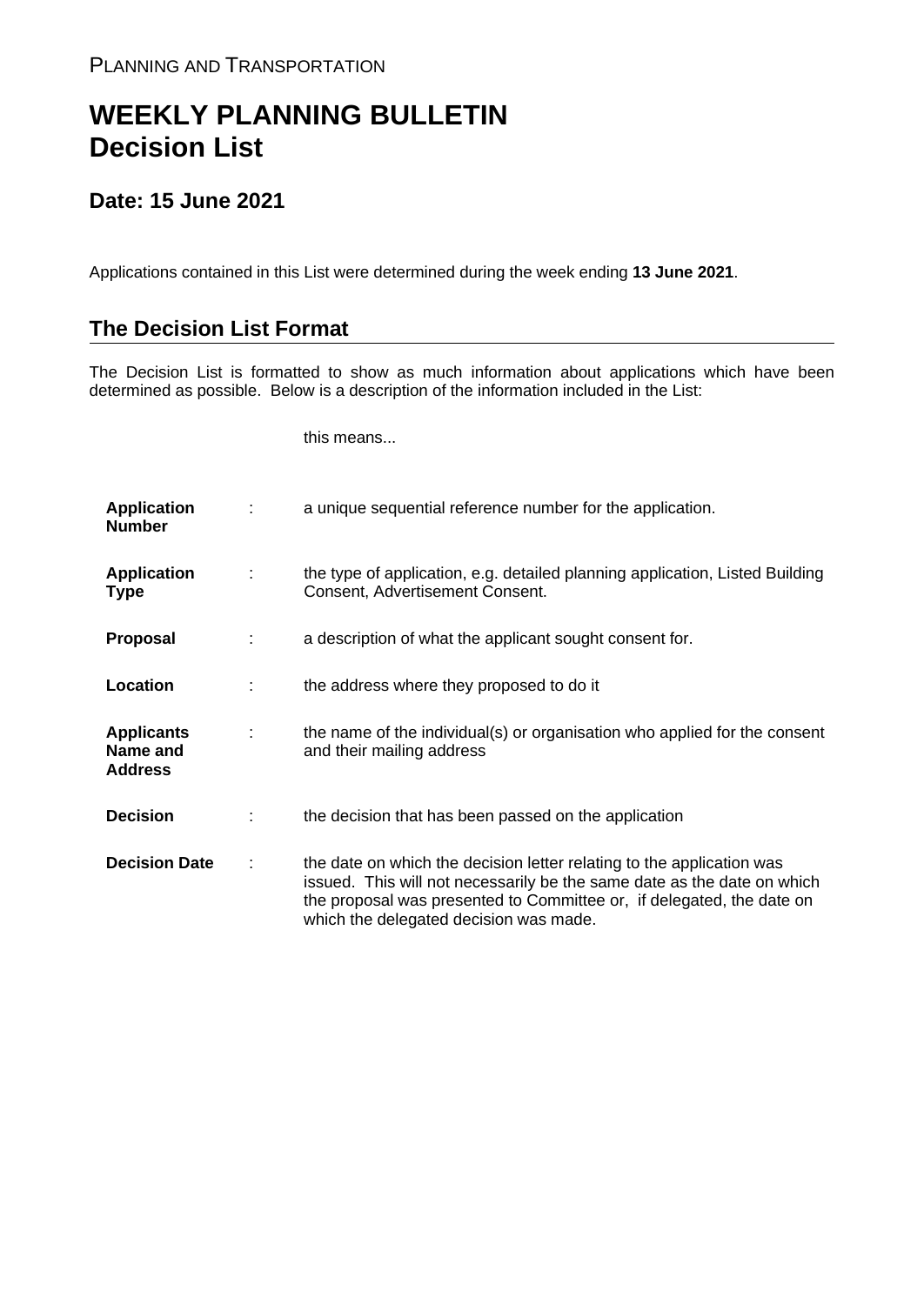| <b>Application No</b><br><b>Application Type</b><br>Proposal<br>Location<br><b>Applicant</b><br><b>Decision</b><br><b>Decision Issued</b>        | P/20/0026/FUL<br><b>Planning Permission</b><br>÷<br>Alterations and Conversion of Farm Buildings to Form 4 Dwellinghouses and<br>Erection of 1 Dwellinghouse<br>South Bellsdyke Farm, Airth, Falkirk, FK2 8PG<br>Mrs Carol Barbara McAlpine and Mrs Louise Catherine Crow<br><b>Grant Planning Permission</b><br>11 June 2021<br>View the application details                                                                                                                     |
|--------------------------------------------------------------------------------------------------------------------------------------------------|-----------------------------------------------------------------------------------------------------------------------------------------------------------------------------------------------------------------------------------------------------------------------------------------------------------------------------------------------------------------------------------------------------------------------------------------------------------------------------------|
| <b>Application No</b><br><b>Application Type</b><br>Proposal<br>Location<br><b>Applicant</b><br><b>Decision</b><br><b>Decision Issued</b>        | P/20/0519/MSC<br>Matters Specified in Conditions<br>Erection of 178 Dwellinghouses and Associated Infrastructure<br>Land To The North Of North Bank Farm, Bo'ness<br><b>Miller Homes</b><br>Approval of Matters Specified in Conditi<br>8 June 2021<br>View the application details                                                                                                                                                                                               |
| <b>Application No</b><br><b>Application Type</b><br>Proposal<br>Location<br><b>Applicant</b><br><b>Decision</b><br><b>Decision Issued</b>        | P/21/0115/FUL<br><b>Planning Permission</b><br>Subdivision and Change of Use of Cafe/Bakery (Class 3) to Form Hot Food<br>Takeaway (Sui Generis) with Ancillary Seating Area, Installation of Flue and Air<br>Conditioning Units and Alterations to Shopfront<br>41 - 43 La Porte Precinct, Grangemouth, FK3 8AW<br>Mr and Mrs G Notarangelo, 41 - 43 La Porte Precinct, Grangemouth, FK3 8AW<br><b>Grant Planning Permission</b><br>11 June 2021<br>View the application details |
| <b>Application No</b><br><b>Application Type</b><br>Proposal<br>Location<br><b>Applicant</b><br><b>Decision</b><br><b>Decision Issued</b>        | : P/21/0130/FUL<br>: Planning Permission<br>Construction of Outbuilding (Retrospective) for Use as Hairdressing Business<br>Incidental to the Use of Dwellinghouse<br>245 Stirling Street, Dunipace, Denny, FK6 6QJ<br>Mrs Angela Rutherford, 245 Stirling Street, Dunipace, Denny, FK6 6QJ<br><b>Grant Planning Permission</b><br>10 June 2021<br>View the application details                                                                                                   |
| <b>Application No</b><br><b>Application Type</b><br><b>Proposal</b><br>Location<br><b>Applicant</b><br><b>Decision</b><br><b>Decision Issued</b> | P/21/0192/FUL<br><b>Planning Permission</b><br>Change of Use of General Industrial (Class 5) to Storage and Distribution (Class<br>6) (Ground Floor)<br>Applied Sweepers Ltd, Castlelaurie Industrial Estate, Bankside, Falkirk, FK2 7XF<br>Alchemy Inns Ltd, 28 Abbotsinch Industrial Estate, Grangemouth, FK3 9UX<br><b>Grant Planning Permission</b><br>11 June 2021<br>View the application details                                                                           |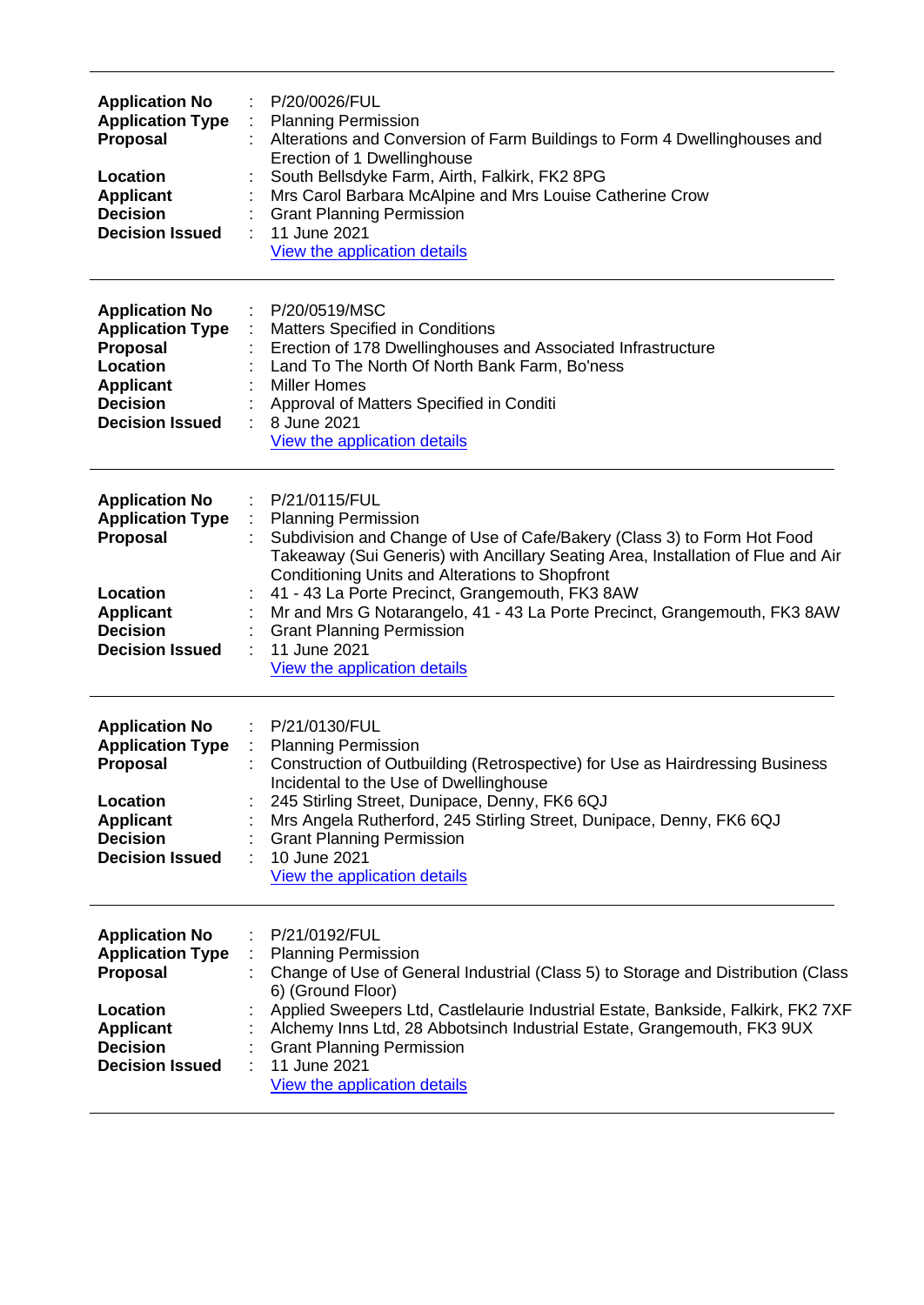| <b>Application No</b><br><b>Application Type</b><br><b>Proposal</b><br>Location<br><b>Applicant</b><br><b>Decision</b><br><b>Decision Issued</b> | P/21/0194/FUL<br><b>Planning Permission</b><br><b>Extension to Dwellinghouse</b><br>10 Kinglass Drive, Bo'ness, EH51 9RB<br>Mrs Laura Bremner, 10 Kinglass Drive, Bo'ness, EH51 9RB<br><b>Grant Planning Permission</b><br>11 June 2021<br><b>View the application details</b>                                                                                                                     |
|--------------------------------------------------------------------------------------------------------------------------------------------------|----------------------------------------------------------------------------------------------------------------------------------------------------------------------------------------------------------------------------------------------------------------------------------------------------------------------------------------------------------------------------------------------------|
| <b>Application No</b><br><b>Application Type</b><br><b>Proposal</b><br>Location<br><b>Applicant</b><br><b>Decision</b><br><b>Decision Issued</b> | P/21/0209/FUL<br><b>Planning Permission</b><br><b>Extension to Dwellinghouse</b><br>3 Muirhouses Crescent, Bo'ness, EH51 9DH<br>Steven and Lucy Murray, 3 Muirhouses Crescent, Bo'ness, EH51 9DH<br><b>Grant Planning Permission</b><br>11 June 2021<br>View the application details                                                                                                               |
| <b>Application No</b><br><b>Application Type</b><br><b>Proposal</b><br>Location<br><b>Applicant</b><br><b>Decision</b><br><b>Decision Issued</b> | P/21/0213/FUL<br><b>Planning Permission</b><br><b>Extension to Dwellinghouse</b><br>23 Cochrane Street, Falkirk, FK1 1QB<br>Mr Mark Grant, 23 Cochrane Street, Falkirk, FK1 1QB<br><b>Grant Planning Permission</b><br>11 June 2021<br><b>View the application details</b>                                                                                                                         |
| <b>Application No</b><br><b>Application Type</b><br><b>Proposal</b><br>Location<br><b>Applicant</b><br><b>Decision</b><br><b>Decision Issued</b> | P/21/0227/FUL<br><b>Planning Permission</b><br><b>Erection of Boundary Fence</b><br>63 Kilsyth Road, Haggs, Bonnybridge, FK4 1HA<br>Mr Chris Banister, 63 Kilsyth Road, Haggs, Bonnybridge, FK4 1HA<br><b>Grant Planning Permission</b><br>11 June 2021<br>View the application details                                                                                                            |
| <b>Application No</b><br><b>Application Type</b><br><b>Proposal</b><br>Location<br><b>Applicant</b><br><b>Decision</b><br><b>Decision Issued</b> | P/21/0240/FUL<br><b>Planning Permission</b><br>Alterations and Extension to Outbuilding to form Dwellinghouse and Associated<br>Development Including Erection of Garage<br>1A Mannerston Holdings, Blackness, Linlithgow, EH49 7LY<br>Mr Alan Faulds, 1A Mannerston Holdings, Blackness, Linlithgow, EH49 7LY<br><b>Grant Planning Permission</b><br>11 June 2021<br>View the application details |